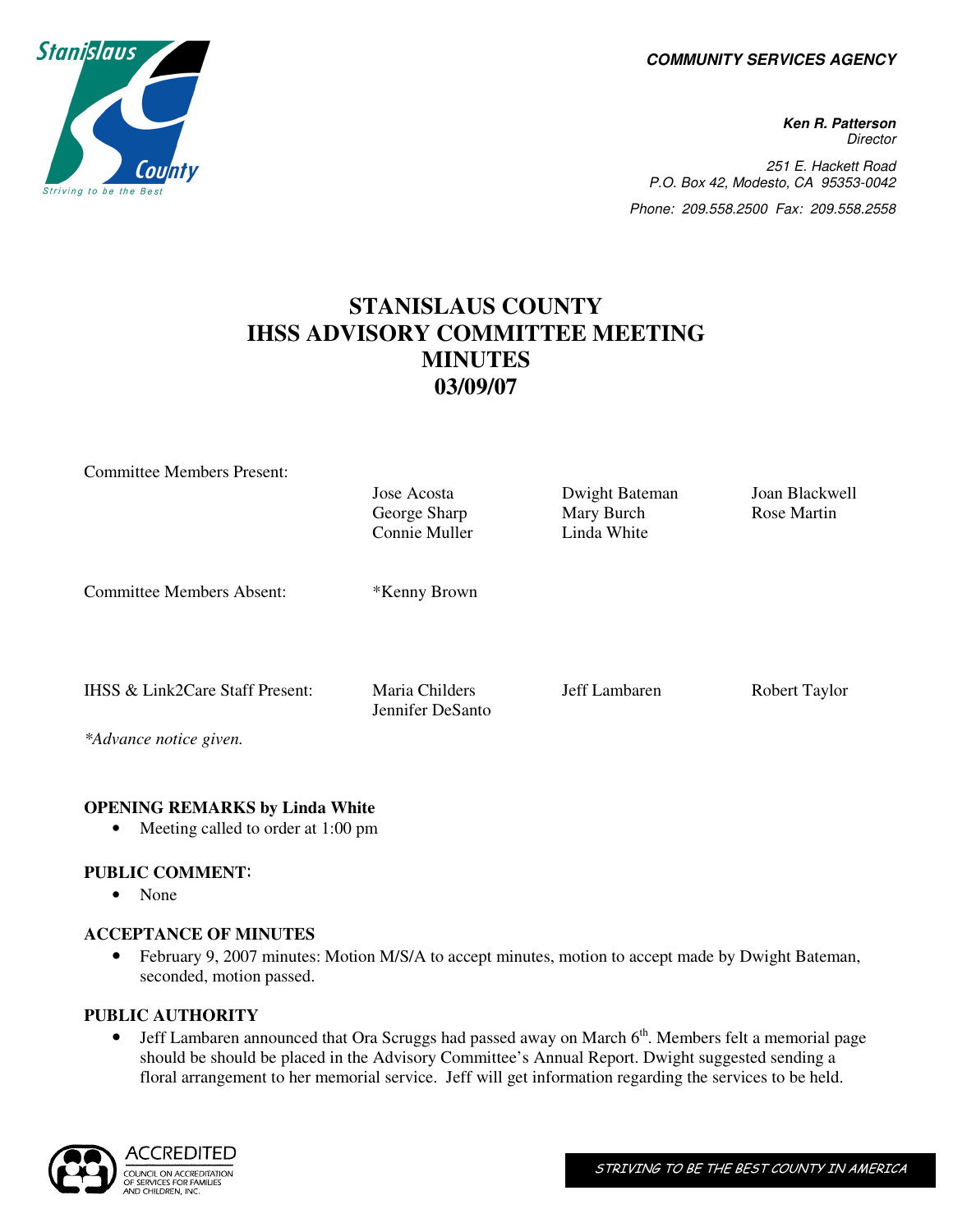- Discussion to recognize Madelyn Amaral for her service to the Advisory Committee was discussed. Jeff spoke with the Clerk of the Board, and found that this type of recognition is not typically done through the Board. Mary Burch stated she had spoken with Madelyn, and Madelyn had requested no recognition be given. It was decided by the committee that a recognition would be placed in the Annual Report only.
- Jeff brought to the committee some questions Link2Care had regarding background results that were considered minor infractions or had mitigating circumstances. The example was given of a provider who wanted to be on the registry, but had a conviction of petty theft. The provider explanation was that her two year old grandson had placed something in her purse without her knowledge, and she was convicted of shoplifting. Dwight stated he felt the committee could review any cases Link2Care felt might be questionable. George stated the length of time since conviction, circumstances, and up front honesty about past actions were all considerations for him as a recipient. The committee agreed that reviewing these cases at meetings would be appropriate. When reviewing the cases, the committee requested to see the police report, name of prosecuting district attorney, location, and details of incident. Jeff will bring these cases to the committee for review as they occur.
- The IHSSAC Survey Reports were delivered the first week of March. A copy of the Provider and Recipient survey results were given to each member. Jeff reviewed the results of the Provider report with the committee and briefly gave an overview of the Recipient report. Jeff made a recommendation that voicemail messages by IHSS staff be changed to reflect a reasonable length of time a recipient and provider could expect a return call, since the survey indicated low numbers in the area of staff returning calls. Dwight requested we find out how many hits the IHSS Advisory Committee website receives, since the survey indicates website use is low. There was discussion regarding the demographic portion of the Provider survey, which indicated that Spanish speakers were more likely to find the services of high quality, but did not score as high as English speakers when asked if they felt they were well trained for the job. Jeff reported we have recently purchased Spanish versions of the training videos, and Link2Care is working on Spanish curriculum for the training course. Dwight indicated that DRAIL could also work to translate the materials used for their portion of the provider training as well.

## **BYLAWS**

- Jeff handed out a revised draft of the bylaws to committee members. Changes were reviewed. Dwight asked if the Advisory Committee could hold a position in opposition to the Board of Supervisors. Discussion ensued. Jeff felt that the Committee could hold a different position since they are advisory and are not required to keep consensus with the Board. This was not a clear cut issue however, so a definitive answer could not be reached at this meeting.
- Minor format changes were suggested. Dwight Bateman moved to approve the bylaws, Connie Muller seconded, motion passed.

#### **CICA CONFERENCE**

• Jennifer reported that the block of hotel rooms reserved for the CICA meeting in June had already been filled, and no handicap accessible rooms were available. There was a room at Homewood Suites, 1.1 mile from the conference location that still had one handicapped accessible room left. Jennifer requested that if any additional members wished to attend, please let her know today so a room could be reserved. Most members indicated they would not be attending this year. A room had been reserved for Dwight, but his reservation may be changed based on his preferences – Jennifer will investigate this for him.

#### **LEGISLATION**

- George Sharp reported that there is a lot of legislation directly and indirectly related to IHSS services. His position is that they will wait until later in the year to target and report on specific legislation to see which bills emerge through the system as viable.
- S401 was introduced under a new bill the Community Choices Act S799. There are some minor changes, such as the addition of Medicare.
- Many state bills have been introduced. AB238 requires reading to blind or visually impaired individuals to become a paid task for IHSS providers. AB 459 allows the PA's to charge for background checks. AB979 is the Dept. of Social Services seeking funding for IHSS Provider Training. AB182 is requesting